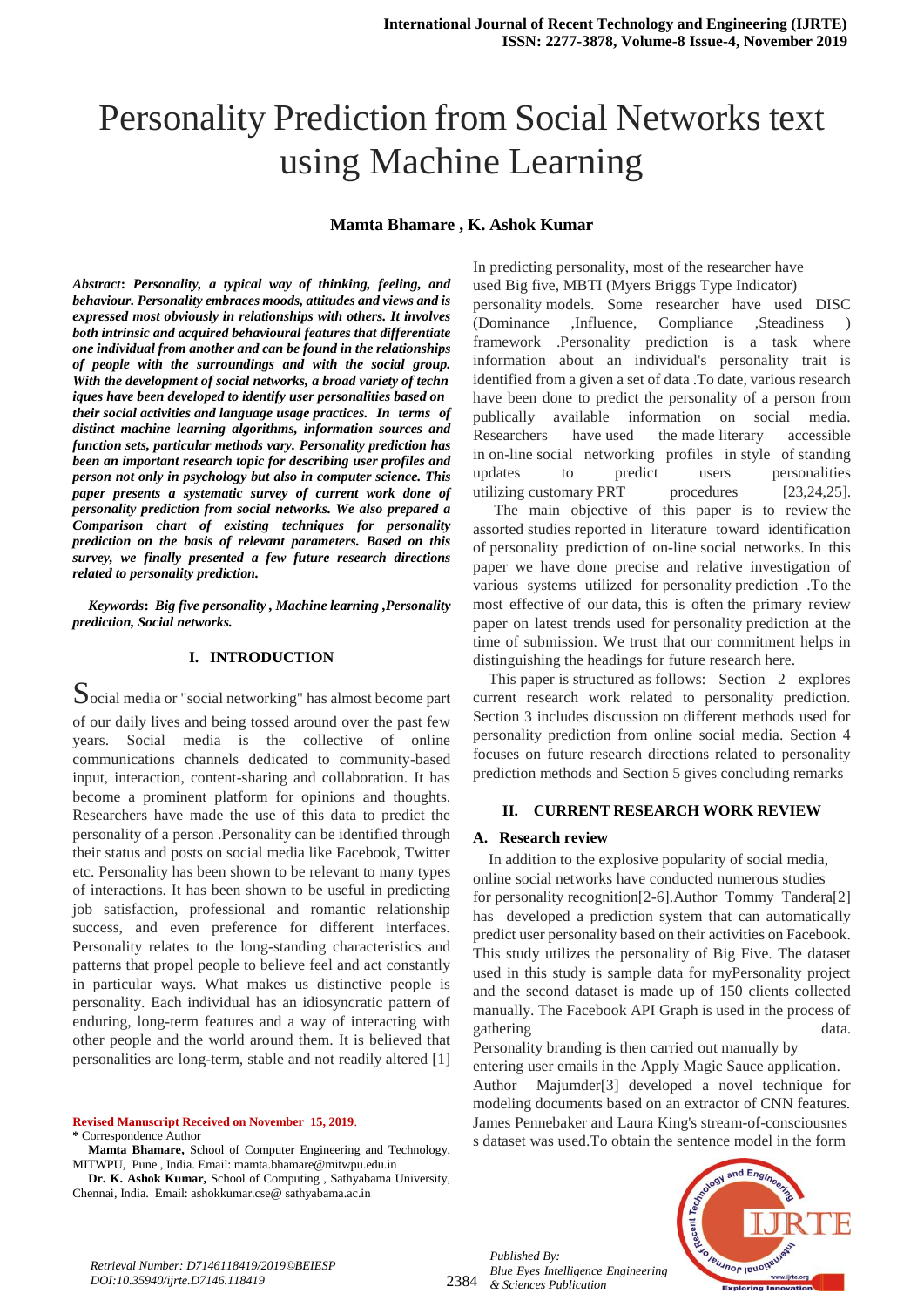of vectors with n-gram features, the essay sentences are used to convert filters.

each single essay was represented by aggregating

the vectors of phrases, and the obtained vectors were concatenated with Mairesse's stage of features. To improve the results, the essays discarded emotionally neu tral input sentences.

A neural network completely linked with one hidden layer is used for classification purposes. Author D. Xue[4] suggested a technique of microblog character recognition with a fresh machine learning paradigm called label distribution learning (LDL). One hundred and thirteen characteristics are obtained from the profiles and microblogs of 994 active Sina Weibo clients. Three categories of characteristics are obtained from user profiles, including profile-based static characteristics, profile-based dynamic characteristics and content-based microblog characteristics, and their posted microblogs are extracted from users' profiles.

Author N. Alsadhan [5] drew up and applied a technique to predict personality

From tiny amounts of text, just like inter-human contracts,

with precision and considerably higher than earlier algorithmic ways. Dataset used is four types of corpora, three of which are labeled with personality traits of Big Five, and one labeled with personality types of Myers Briggs. Python is utilized to acquire archive word grids, picking the 1000 most regular words in every corpus, and requiring at any rate multiple times each word to occur. Words to stop are not erased.

Author M. Tadesse[6] used the myPersonality project information set to examine the existence of social network structures and language characteristics related to personality relationships. They also analyzed and compared four models of machine learning and performed the correlation between each of the feature sets and character traits.

Author Chaowei Li[7] extracted Weibo's social information and set of survey form. They focused on the way to predict their personality traits by exploitation the user text information. They used the correlation analysis and principle part investigations to pick out the usage info and so used the multiple correlation models, the grey prediction model and therefore the multitasking model to predict and analyze the results.Author A. Laleh[8] suggested model that gets the users Facebook likes and predicts their Big five trait ratings of personality. The LASSO algorithm was used to pick the finest characteristics of Facebook users and predict the Big five model. .

Author Prantik Howlader[9] studied the use of Linear Regression(LR) and Support Vector Regression(SVR) to predict Big Five Personality ratings, providing quantitative measurement of user .They also compared the efficiency of regression models on subjects from the status of Facebook users and Facebook status subjects along with characteristics obtained using the Linguistic Inquiry and Word Count(LIWC) instrument.

Author Xiao-Feng Zhong[10] proposed a framework for personality prediction, consisting of outer elimination, selection of data set training and prediction of personality. Distance from Mahalanobis and Z-value are used to calculate the sample distance and recognized outliers. Maximum

Margin Criterion is used to select the training dataset and SVM algorithms applied to predict personality.

Author Farnadi[12] has suggested a deep learning strategy that extracts and utilizes data in various ways. Hybrid user profiling structure uses a shared representation between modalities to incorporate three information sources at the feature level and combines decision-making by distinct networks operating at the decision level on each pair of information sources. Author Y. Wang[12] researched the connection between linguistic characteristics and each personality trait and the extent to which personality traits can be predicted from language. A fresh language instrument was intended to extract three categories of characteristics, namely n-grams bags, POS tags, and word vectors. The use of language for distinct characters was noted by evaluating these characteristics.

Author Gjurkovic [14] launched a large-scale dataset marked with MBTI kinds, obtained and analyzed a wealthy collection of characteristics from this dataset , trained and assessed benchmark models for predicting personality. Three distinct classifiers supporting vector machine (SVM),2-regulated logistic regression (LR), and a multilayer perceptron of three layers were used.

Author Daniel Ricardo Jaimes Moreno[15] proposed the personality of users on Twitter using textbased features and compared the performance of multiple techniques.

Author Derwin S[20], in Bahasa Indonesia, suggested an automatic twitter-based personality identification method. Machine learning algorithm namely Stochastic Gradient Descent(SGD),two ensemble learning algorithms, Gradient Boosting and stacking is used.

Author Lei Zhang[16] suggested a new interaction learning model based on the situation. In this technique, the situation obtained is characterized by the DIAMONDS lexicon and th e interaction calculated.The author Hassanein[13] combined several depictions of user texts with several semantinal meas ures in their Facebook status updates to predict their users ' personality.Author Ahmad[19],analyzed tweets using the fra mework of DISC(Dominance, Influence, Compliance, Stead iness). They have clustered and more than 1 million tweets and analyzed it for sentiment.

## **B. General framework for personality prediction**

Based on the above survey, we have developed general framework for personality prediction which is presented in figure 1.



**Fig 1 General Framework for Personality prediction**

*Published By: Blue Eyes Intelligence Engineering & Sciences Publication* 

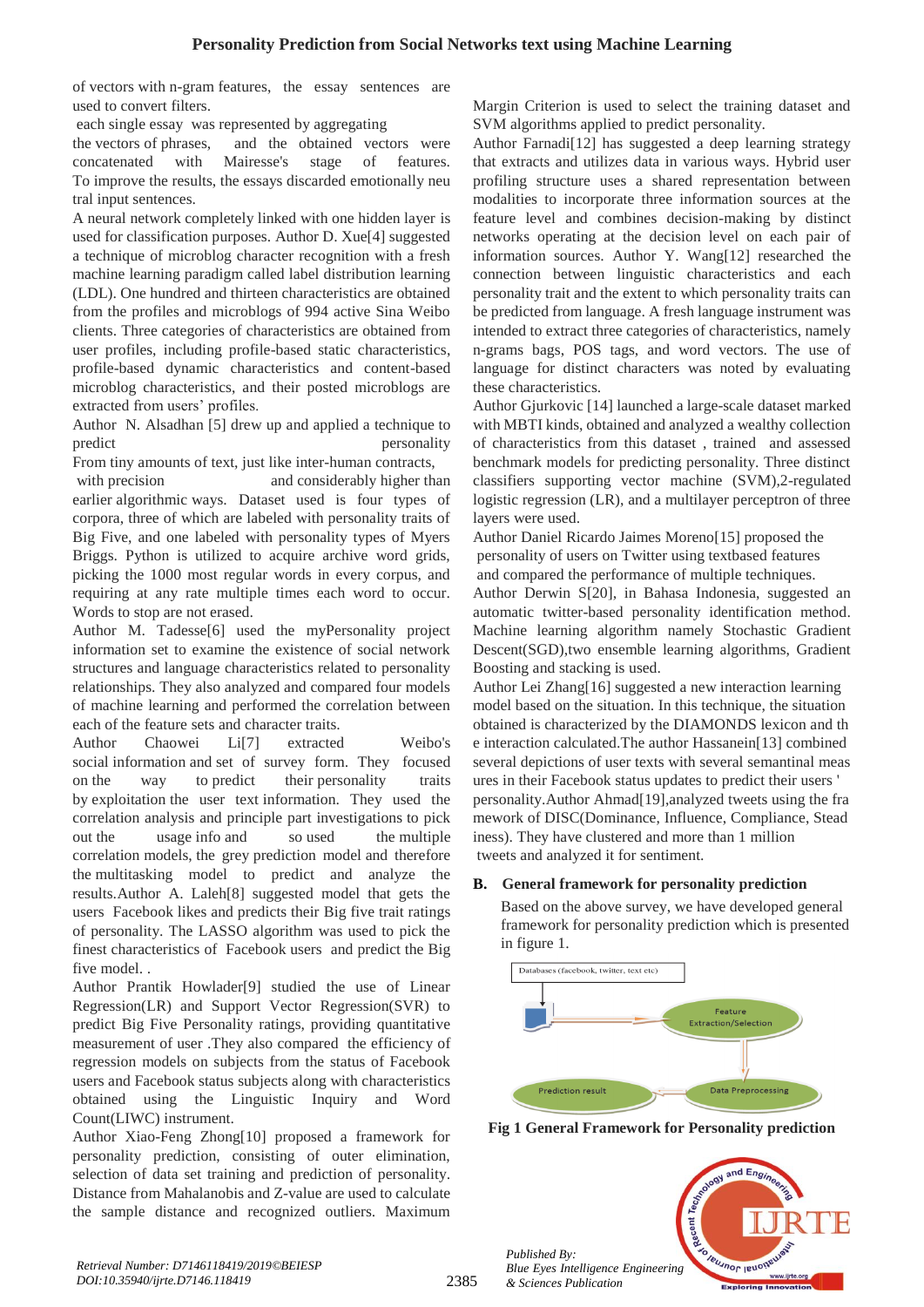## **C. Features extracted from the text**

Different types of features extracted from the text data that have been used in literary papers is shown in fig 2.



# **Fig 2 Types of characteristics taken from the text**

### **III. DISCUSSION OF VARIOUS METHODS USED FOR PERSONALITY PREDICTION FROM SOCIAL MEDIA**

Analyzing the text generated by him is one of the primary sources of identification of the person's character. Researchers have begun to explore the option of anticipating the personality of a use based on its social media. People pay longer on social networking sites like Twitter, Facebook, and so on. This social media provides plenty of useful data. Researchers have published various papers on personality prediction. Figure 4 demonstrates the recent amount of personality prediction papers that are regarded in this article in

different Journals / Conferences.



#### **Fig 3 Publication on personality used for literature survey**

Language-autonomous technique was developed using separ ate

languages for the model, the Big Five and the MBTI.Four i nformation set kinds have been used, of which three are mar ked big 5 and one is marked MBTI.A set of essays written by faculty learners regarding their way of life and concepts, a collection of Facebook articles gathered by Stillwell and Kosinski employing a Facebook application, Youtube vlog transcripts discussing subjects like personal issues, food, films, Tweets from seven distinct languages, 6 (Spanish, German, Dutch, Italian, Portuguese, French) gathered by Verhoeven using the Plank . Predictive precision is highest for the Big Five characteristics to experience openness across all datasets. Longer papers have more stable feature-based forecast accuracies. For the characteristics of Myers-Briggs,

the forecast precision for the dichotomy of sensing-intuition is constantly higher, followed by the dichotomy of introversion-extroversion. In some languages such as English, Dutch and Portuguese, character detection is simpler and more difficult in others such as Spanish and Arabic[5]. The presence of social network structures and linguistic features related to interactions of personality using the project information set of myPersonality was examined. In order to quantify the importance of each feature, Pearson correlation coefficient analysis was conducted between three sets of features and figures. Three machine learning algorithms were used to compare with the primary classifier, namely Support Vector Machine (SVM), Logistic Regression and Gradient Boosting.The XGBoost classifier-based personality predicti on scheme exceeds the average baseline for all function sets, with a maximum forecast precision of 74.2 percent [6]. The user's behavioral traits are linked to their personality. For the selection of the function, the correlation and main component analysis are used. Multiple model of regression, gray model of prediction and model of regression of multitasks are used for prediction. Gr ay prediction model is more appropriate for predicting and r esearching social network user personality traits[7 ] .Facebook users ' personality forecast from their facebook status is made using SVR and LR. These methods are more robust when language characteristics are considered. SVR with better outcomes in predicting Big 5 personality characteristics with Polynomial and Radial Base function kernel suppliers. .LR method performance rises with the

incorporation of LIWC characteristics[9]. A personality forecast based on distance calculation is made to control the template for filtering outliers and choosing the most suitable Facebook dataset. Dataset is classified by personality inventory score as high and low. Sample dataset in which profiles and labels are inconsistent, called outliers are filtered out of the dataset in advance. Using SVM this framework improves the accuracy on an average by 14 percent[10].It has been shown to be useful to filter and add t he documen tlevel (Mairesse) characteristics. The Mairesse baseline is underperformed by the CNN alone without the d ocument-level features[21].To predict facebook users ' personality, traditional machine learning algorithm with closed vocabulary and deep learning method with open vocabulary was used. MLP, LSTM, GRU and CNN 1D architectures were used for profound learning application. Openness has the greatest average precision with deep learning application in myPersonality dataset. In myPersonality dataset, MLP architecture has the lowest average precision and LSTM+CNN+1D architectures have the lowest precision in manually collected data set. Deep learning can enhance system accuracy[2]. With the ensemble learning algorithm, all prediction models perform badly without optimization. With hyper parameter tuning, the performance of the model SGD, XGB is slightly enhanced. Hyper parameter tuning, choice of features and sampling was used to address the data set's imbalance and noise. System with all the algorithms of optimization FS, HPT and

sampling produces the greatest performance of all the models implemented [20].

*& Sciences Publication* 

*Blue Eyes Intelligence Engineering* 

*Published By:*



2386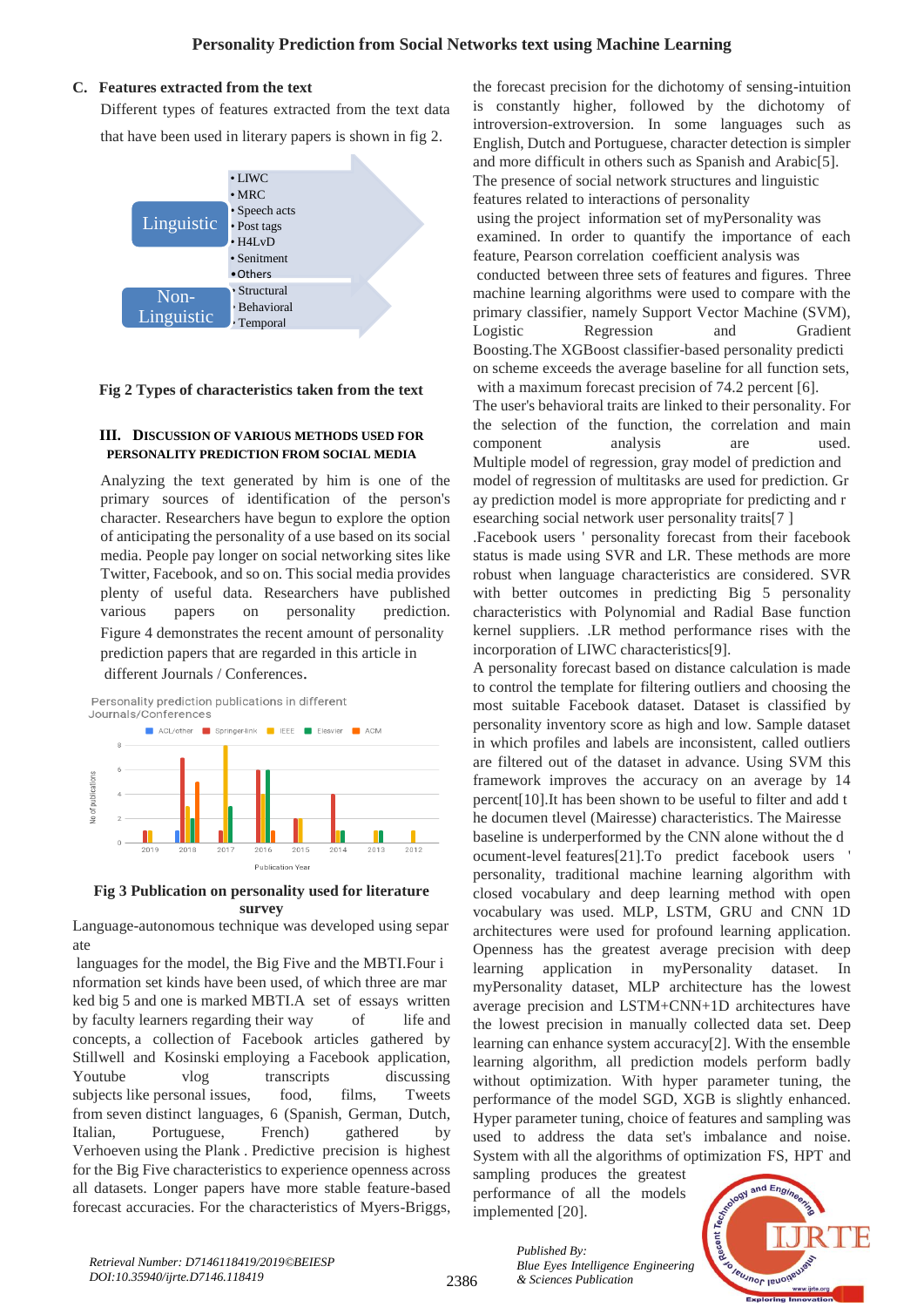Personality can be evaluated by means of tweeter tweets using evaluation of DISC(Dominance, Influence,

Compliance, Steadiness). Word tags help to generate the top ics[19].A new AttRCNN neural network framework was created to comprehend the OSN user's single text message's distributed semantic representation. They proposed that a new hierarchical deep neural network called AttRCNNCNs should understand deep semantics. They proposed a methodology for character recognition, efficiently applying deep learning techniques to OSN users text corpora for character tasks representing each OSN user's aggregation of text posts[17]. The situation characteristics were extreme in accordance with the DIAMONDS lexicon, and the interaction values between these characteristics of the situation and the frequently used post-level n-gram characteristics were calculated. They looked at two features and used the interactions between them to be predicted. Two types of features-.N-gram reflecting the behaviors and situation characteristics of Facebook users describing the condition of Facebook users when sending emails. They implemented hierarchical constraints to the interaction learning issue[16] in order to achieve sparsity and stop over fitting.

The similitudes between the user created vector and the char acter characteristics were assessed using semantic metrics.A fter preprocessing, three separate representations of vectors to discover the most suitable representation for trait

prediction. Working on the entire text of the user was superior to working on nouns alone and, as expected, removing neutral nouns improved the results rather than all nouns[5]. In deep neural networks, a hybrid user profiling architecture was introduced to better integrate user data into social media for multi-target learning assignments, using two simple yet effective features, namely stacking and combination power set approaches[12].

#### **IV. FUTURE DIRECTIONS**

Personality identity is an evolving study field composed of automatic inference on the user's personality from publicly accessible data on on internet social platforms. Automatic character identification from the online social network (OSN) is receiving enhanced study attention because of its potential in many computational applications[18]. A considerable quantity of job has been performed on prediction of personality leading to many directions in the future.

In order to enhance the predictive precision of personality identification methods, profound linguistic characteristics can be taken as an input to a specially constructed regression algorithm[4]. The dataset could be enhanced by raising the amount of consumers by looking for MBTI statements in comment text rather than just the flairs. It is possible to use information set with self-reported demographic information including age, ethnicity and location[14].Examining Facebook profile status personalities may enable recommended schemes to enhance their forecast precision by recommending items such as TV shows, music or sports events intended in compliance with the user's personality. Based on the scores of mutual links, the items could be suggested to an individual customer. Using a collaborative filtering method, users with comparable tastes could be chosen and recommended for the items[6].Fuzzy logic could be used to convert each personality trait score to actual terms in natural language in the proposed model so that output of the model would be more informative [8]. The suggested framework could use distinct machine learning algorithms other than SVM and separate domain datasets to enhance precision. Various other techniques van be used to remove outliers [10].

Analysis of sentiment or classification of mood can be applied to the method of modeling documentation. To build both the sentence vector from a sequence of word vectors and the document vector from a sequence of senten ce vectors, recurrent Long Short Term Memory (LSTM) net work can be developed.[20].Accuracy for personality predic tion can be enhanced with deep learning techniques and XG Boost algorithm for certain characteristics of personality pre diction. Resampling method can be used to considerably enh ance precision[2].To improve the performance of the frame work, combinations of descriptive features with latent features could be applied. Facebook users could use the same structure to verify system efficiency [15]. Demographic details, IQ scores can be regarded with distinct regression models to boost system efficiency [9]. Geolocation parameters (latitude and longitude can be introd uced using DICS framework with twitter tweets [19]. Most studies in identification of personality using profiles of social networking have regarded Big Five the standard mod el for modeling of personality. However, Big 5 has its own limit [24, 25].

Future research should subsequently consider evaluating dist inct models as decisions regardless of the Big Five character istics.LIWC has its very own constraints. Studies can be carried out in the social network on other (word-based) content of a user's profile. The standard personality lists of questions can also serve as a valuable understanding of deep things by creating new features that may be removed or removed from the online social networking profile of the user[22].

#### **V. CONCLUDING REMARKS**

The purpose of this paper was to present a review of current work related to personality identification using online social networks or user written text and to identify future directions for personality prediction research. As a result of our survey, we have performed analysis of various methods or techniques that are used for personality predictions. We given an overview of the multiple researches carried out from social networking profiles to automatically identify personality. We mentioned the dataset and methodology used for each of the research, followed by a debate of their main findings. We have also presented different future directions that could be useful for research



*Published By:*

*& Sciences Publication*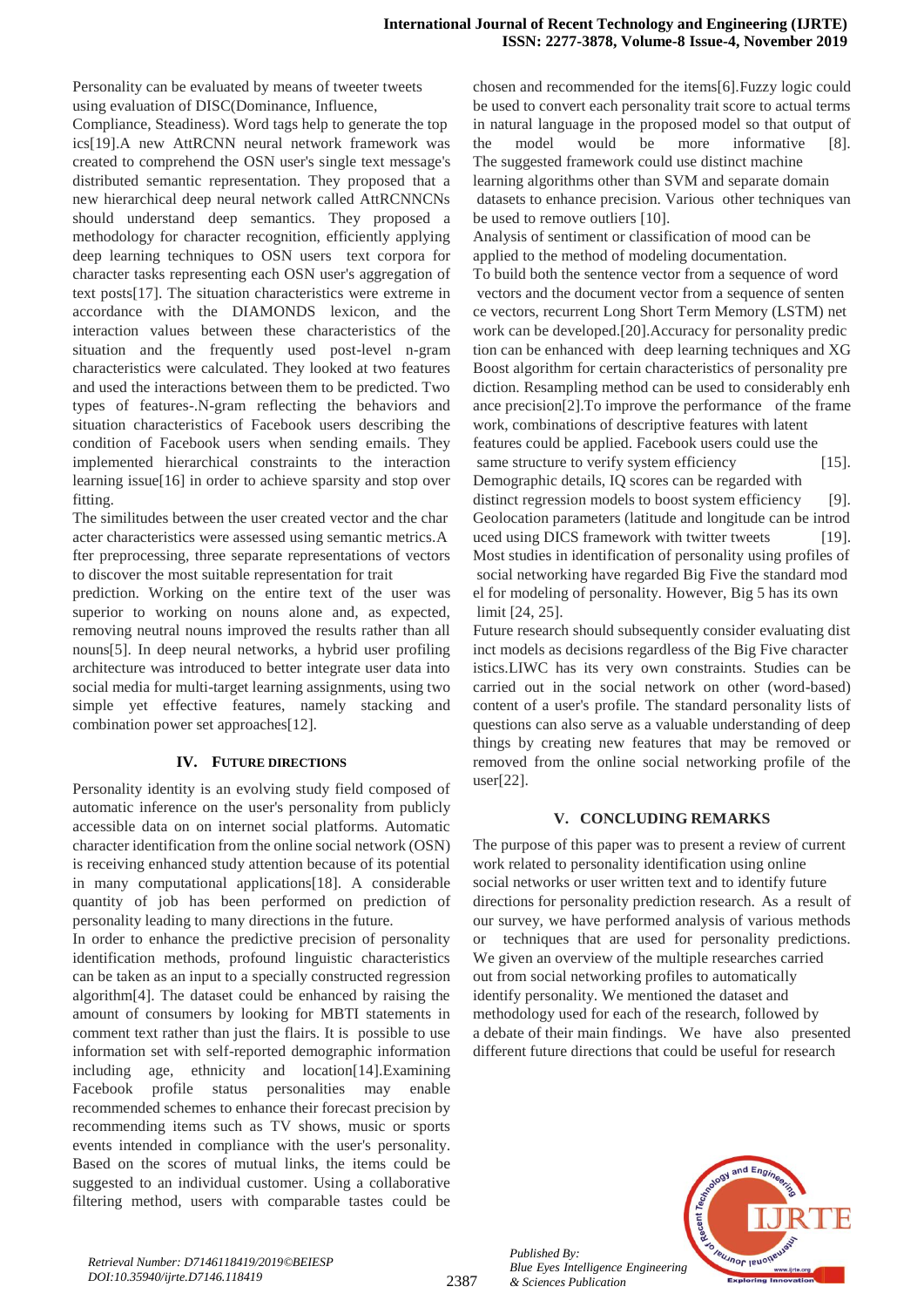# **Personality Prediction from Social Networks text using Machine Learning**

# **Table 1 Overview of current research work on**

|                                                                                                         | Table 1 Overview of current research work on |                                   |                                                                   | 8)              | SVR and LR                            |                                | VR, RBF Kernel SVR).                                              |
|---------------------------------------------------------------------------------------------------------|----------------------------------------------|-----------------------------------|-------------------------------------------------------------------|-----------------|---------------------------------------|--------------------------------|-------------------------------------------------------------------|
|                                                                                                         | personality prediction                       |                                   |                                                                   | Xia             | Proposed<br>$\rm{a}$                  | myPersonality                  | Mahalanobis<br>distance<br>and                                    |
| Aut                                                                                                     | <b>Summary</b>                               | <b>Dataset</b>                    | Methodology                                                       | $\rm{O}$<br>-Fe | model<br>consisting of                | with Big five<br>model         | Z-value are chosen to compute<br>the distance of the samples and  |
| hor                                                                                                     |                                              |                                   |                                                                   | ng              | outlier                               |                                | to identify the outliers. The                                     |
| N.                                                                                                      | A way to pred                                | Four types of c                   | Python -to obtain a document                                      | Zho             | elimination,                          |                                | Maximum Margin Criterion is                                       |
| Als                                                                                                     | ict personality                              | orpora,                           | word matrices, choosing the 1                                     | ng<br>(20)      | training<br>dataset                   |                                | used to select the training<br>dataset and the SVM algorithm      |
| adh<br>an(                                                                                              | from small a<br>mounts of tex                | three of which a<br>re marked     | 000 most common words in ea<br>ch corpus, and requiring at l      | 18)             | selection                             |                                | is applied.                                                       |
| 201                                                                                                     | t was implem                                 | with Big Five tr                  | east 40 times each word to                                        | Eric            | Proposed<br>$\rm{a}$                  | Big-5                          | A social contagion model                                          |
| 7)                                                                                                      | ented                                        | aits of personali                 | happen. Stop word                                                 | F.<br>M(2)      | new                                   | questionnaire                  | based on differential equations<br>Methods consisted grid search  |
|                                                                                                         |                                              | ty, and one mar<br>ked with MBTI. | are not removed                                                   | 018             | methodology<br>of<br>young            |                                | algorithm to compute the best                                     |
| Ah                                                                                                      | Analyzed                                     | <b>Tweeter Tweets</b>             | Text mining and sentiment                                         | $\lambda$       | adults                                |                                | weights and running a grid                                        |
| mad                                                                                                     | twitter tweets                               |                                   | analysis were performed for                                       |                 | involved in a                         |                                | search algorithm to find the                                      |
| N(2)<br>017                                                                                             | using DISC<br>framework                      |                                   | each user tweets. Clustering is<br>used for social network        |                 | network using<br>hyper                |                                | personality traits of each<br>person directly.                    |
| $\lambda$                                                                                               |                                              |                                   | analysis.                                                         |                 | optimization                          |                                |                                                                   |
| Der                                                                                                     | Implemented                                  | Twitter<br>in                     | Selection of features                                             | Jie             | algorithms.                           | myPersonality                  | The hybrid user profiling struc                                   |
| win<br>S(2)                                                                                             | choice of feat<br>ures                       | Bahasa<br>Indonesia with          | to enhance<br>interpretability, tuning of                         | Tan             | Proposed<br>$\rm{a}$<br>deep learning | with Big five                  | ture                                                              |
| 018                                                                                                     | and sampling                                 | Big five model                    | hyperparameters to optimize t                                     | g               | approach that                         | model                          | uses a shared representation b                                    |
| $\lambda$                                                                                               | hyper                                        |                                   | he                                                                | (20)            | extracts<br>and                       |                                | etween modalities to incorpor                                     |
|                                                                                                         | parameters to<br>enhance mac                 |                                   | algorithm and to solve imbal<br>ances                             | 18)             | uses data acro<br>SS                  |                                | ate three information sources a<br>t the feature level and combin |
|                                                                                                         | hine algorith                                |                                   | Five classifiers                                                  |                 | completely                            |                                | es decision making by distinct                                    |
|                                                                                                         | ms.                                          |                                   | one for each feature.                                             |                 | different mod                         |                                | networks operating at the deci                                    |
|                                                                                                         | Constructed a                                |                                   |                                                                   |                 | alities                               |                                | sion<br>stage on each mix of informa                              |
| To<br>mm                                                                                                | scheme to                                    | myPersonality<br>with Big five    | For machine learning-closed<br>vocabulary .For deep learning      |                 |                                       |                                | tion sources.                                                     |
| у                                                                                                       | predict                                      | model.150                         | -open                                                             | Yil             | Studied<br>the                        | MBTI-Twitter                   | Different prediction models                                       |
| Tan                                                                                                     | Facebook us                                  | facebook users                    | Vocabulary.MLP,LSTM,GRU<br>,CNN+1D and LSTM with                  | un<br>Wa        | relationship<br>between               | data                           | using both individual features<br>and<br>combined<br>features-    |
| dera<br>(20)                                                                                            | ers personalit<br>y                          | status- Manual<br>datasets        | CNN 1D deep<br>learning                                           | ng              | human                                 |                                | concatenate features within or                                    |
| 17)                                                                                                     | through deep                                 |                                   | architectures are used.                                           | (20)            | language<br>on                        |                                | Logistic<br>across<br>categories.                                 |
|                                                                                                         | learning archi                               |                                   |                                                                   | 15)             | Twitter<br>and<br>personality         |                                | machine<br>Other<br>learning<br>models such as Random Forest      |
|                                                                                                         | tectures.<br>Reviewed Fac                    | myPersonality                     | <b>LIWC</b><br><b>SPLICE</b><br>and<br>-for                       |                 | traits.                               |                                | and SVM are used.                                                 |
| MI                                                                                                      | ebook user pr                                | with Big five                     | feature<br>selection.<br>Popular                                  |                 |                                       |                                |                                                                   |
| <b>CH</b>                                                                                               | edictability                                 | model                             | machine<br>learning<br>workbench.10-fold                          | Mar<br>iam      | Represents an<br>inference me         | myPersonality<br>with Big five | The three Vector representatio<br>ns to                           |
| AE<br>L M                                                                                               | personality tra<br>its on the basi           |                                   | cross-validation<br>with<br>10                                    | Has             | thod to person                        | model                          | assess the efficacy of the sugg                                   |
| (20)                                                                                                    | s of various B                               |                                   | Logistic<br>iterations.SVM,                                       | san             | ality traits ba                       |                                | ested semantic-based trait pre                                    |
| 18)                                                                                                     | ig 5 model fea                               |                                   | Gradient<br>Regression<br>and                                     | ein<br>(20)     | sed on semant<br>ic text              |                                | diction strategy                                                  |
|                                                                                                         | tures and<br>measurement                     |                                   | Boosting as a baseline for<br>comparison with                     | 18)             | assessment.                           |                                |                                                                   |
|                                                                                                         | S.                                           |                                   | the primary classifier.                                           | Mat             | Extracted a n                         | MBTI9k<br>with                 | different<br>Three                                                |
| Cha                                                                                                     | Focused on th                                | Weibo<br>users,                   | Correlation analysis and princi                                   | ejGj<br>urk     | umber of lang<br>uage and user        | MBTI type                      | classifiers:SVM,2-regularized<br>logistic regression (LR), and a  |
| owe<br>$\mathbf{i}$                                                                                     | e characteristi<br>cs of the socia           | social data and<br>questionnaire  | pal<br>Component analysis to selec                                | ovic            | activity chara                        |                                | three-layer<br>multilayer                                         |
| Li(2)                                                                                                   | 1 network and                                | with Big five                     | t useful information and then t                                   | (20)            | cteristics and                        |                                | perceptron (MLP).                                                 |
| 017                                                                                                     | user behaviou                                | model                             | o predict and analyze the resul                                   | 18)             | conducted a p<br>reliminary M         |                                |                                                                   |
| $\mathcal{L}$                                                                                           | r, and<br>established th                     |                                   | ts using the multiple<br>regression model, the gray pr            |                 | <b>BTI</b> dimensio                   |                                |                                                                   |
|                                                                                                         | ree comparati                                |                                   | ediction model and the multita                                    |                 | $\mathbf n$                           |                                |                                                                   |
|                                                                                                         | ve analysis pr<br>ediction mode              |                                   | sking model.                                                      | Lei             | analysis.<br>Proposed<br>$\rm{a}$     | myPersonality                  | n-gram features, the Facebook                                     |
|                                                                                                         | ls.                                          |                                   |                                                                   | Zha             | situation-base                        | with FFM                       | posts are scanned and n-grams                                     |
| Lal                                                                                                     | The LASSO a                                  | myPersonality                     | R is used for implementation                                      | ng              | d interaction                         |                                | used by more than 5% users                                        |
| eh                                                                                                      | lgorithm is us<br>ed to                      | with Big five                     | After standardizing the data,<br>model receives XT rain, YT       | (20)<br>18)     | regression<br>model where             |                                | are kept. Situation features-per<br>category usage percentage is  |
| (20)<br>17)                                                                                             | choose the fi                                | model                             | rain to train the model. To find                                  |                 | n-gram<br>and                         |                                | computed<br>based<br>on<br><sub>a</sub>                           |
|                                                                                                         | nest character                               |                                   | the optimized value of the                                        |                 | situation                             |                                | predefined<br><b>DIAMONDS</b>                                     |
|                                                                                                         | istics and to p<br>redict big five           |                                   | hyper-parameter $\lambda$ in LASSO<br>model, the cross validation |                 | features<br>are<br>extracted.         |                                | lexicon S8-LIWC.                                                  |
|                                                                                                         | personality                                  |                                   | method has been used.                                             | Di              | Proposed a                            | myPersonality                  | Separated the 50-dimensional                                      |
|                                                                                                         | characteristic                               |                                   |                                                                   | Xue             | deep                                  | with Big five                  | yields                                                            |
|                                                                                                         | s for facebook<br>users.                     |                                   |                                                                   | (20)<br>18)     | learning prim<br>arily based          | type                           | Relapse calculations used to<br>assemble                          |
| Pra                                                                                                     | Addressed the                                | myPersonality                     | Used aggregated Facebook sta                                      |                 | approach                              |                                | distinctive expectation models                                    |
| ntik                                                                                                    | issue of predi                               | with Big five                     | tus and LIWC characteristics                                      |                 | for personalit                        |                                | Fabricated the five distinctive                                   |
| Ho                                                                                                      | cting the                                    | model                             | of each user after cleaning, fol                                  |                 | y<br>recognition                      |                                | systems with<br>neural<br>the<br>equivalent.                      |
| wla<br>der(                                                                                             | personality o<br>f Facebook us               |                                   | lowed by the following LR re<br>gression method (Linear Kern      |                 | from text                             |                                | ology and Engineer                                                |
| 201                                                                                                     | ers using                                    |                                   | el SVR, Polynomial Kernel S                                       |                 | posts.                                |                                |                                                                   |
| Register of the other terms in the contract of                                                          |                                              |                                   |                                                                   |                 |                                       |                                |                                                                   |
| Published By:<br>Retrieval Number: D7146118419/2019©BEIESP                                              |                                              |                                   |                                                                   |                 |                                       |                                |                                                                   |
| Blue Eyes Intelligence Engineering<br>DOI:10.35940/ijrte.D7146.118419<br>& Sciences Publication<br>2388 |                                              |                                   |                                                                   |                 |                                       |                                |                                                                   |
| www.ijrte.org<br><b>Exploring Innovation</b>                                                            |                                              |                                   |                                                                   |                 |                                       |                                |                                                                   |

E